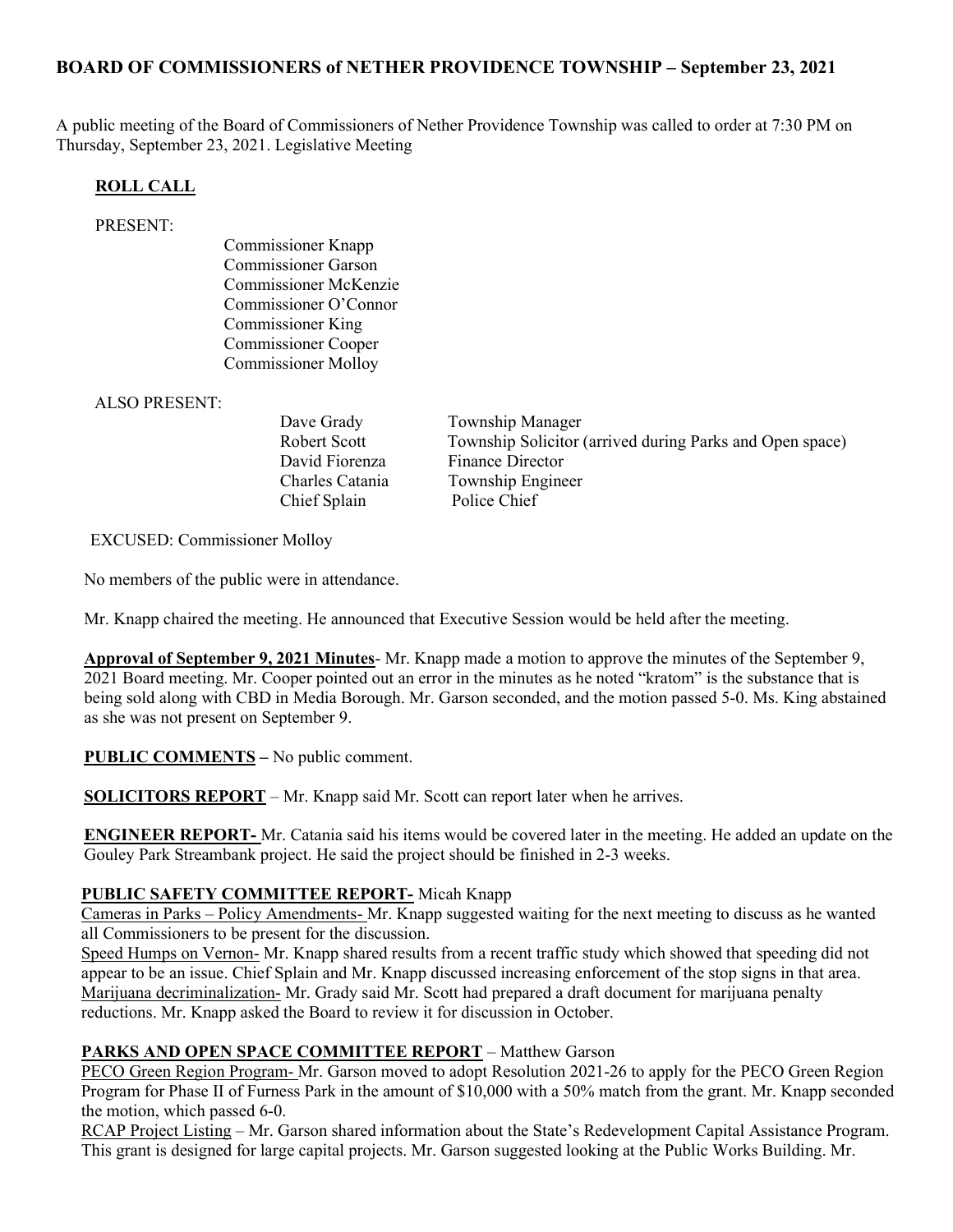Garson made a motion to pursue the listing of the Township building for upgrades and improvements along with the Public Works building for the RCAP grant. Ms. King seconded the motion, which passed 6-0. Commissioner Molloy arrived at this time.

1012 Glen Road Demolition- Mr. Garson made a amotion to accept the low bid for the demolition and asbestos abatement at 1012 Glen Road in the amount of \$49,400 from Razzi Construction. Ms. McKenzie seconded the motion, which passed 7-0.

# BUILDING AND ZONING COMMITTEE REPORT – Max Cooper

Wireless 5G Infrastructure Zoning- Mr. Cooper made a motion to Adopt Ordinance 832, which adds chapter 217 "Small Wireless Facilities" to the code to allow for and regulate small wireless facilities within the public rights-ofway in the Township, per Act 50 of the State. Mr. Molloy seconded the motion, which passed 7-0. Marijuana Sales- Zoning locations- Mr. Cooper said there are no active marijuana dispensaries in the Township and none are currently pending. Mr. Scott said it would be difficult to regulate marijuana if it becomes legal, since cigarettes and alcohol are currently legal, but the Board could regulate within certain distances from schools. Ms. McKenzie suggested only allowing in the industrial districts. The Board is going to discuss at a future meeting.

## FINANCE & ADMINISTRATION COMMITTEE - Kaitlin McKenzie

American Rescue Act Funds- Ms. McKenzie shared a list compiled by Mr. Catania, which included pricing. Ms. McKenzie asked the Board to look closely at the list and discuss at next meeting.

Budget Schedule- Ms. McKenzie asked Board to hold the dates for the upcoming budget meetings, which include most Thursdays in October and November.

Fire Relief Distribution Resolution- Ms. McKenzie said the Township receives Fire Relief Funds from the state and the amount needs to be split evenly between the Township's two fire departments. Ms. McKenzie made a motion to adopt Resolution 2021-25 where the Fire Relief Association funds of \$84,640.25 would be distributed to Garden City Fire Company in the amount of \$42,320.13 and the South Media Fire Company in the amount of \$42,320.12. Compiler's note: a final vote was not taken.

MMO Resolution and Adoption of Assumptions- Ms. McKenzie made a motion to Adopt Resolution No. 2021-24 which says the Township has calculated its 2022 Minimum Municipal Obligation (MMO) in consultation with the Township's actuary, Mockenhaupt Benefits Group, and in compliance with the Commonwealth of Pennsylvania pursuant to the Municipal Pension Plan Funding Standard and Recovery Act, Act 205 of 1984, in the amount of \$634,485, with the funds to be allocated to the Police Pension Plan in the amount of \$467,820 and the Non-Uniformed Pension Plan in the amount of \$166,665. Mr. Knapp seconded the motion, which passed 7-0.

Warrant List- Ms. McKenzie reviewed several items in the bills list, and then made a motion to approve the bills list in the amounts of:

| A/P Procurement card                                                             | \$65,076.92 |
|----------------------------------------------------------------------------------|-------------|
| $A/P$ Interim                                                                    | \$51,051.91 |
| $A/P$ Bills List                                                                 | \$82,601.13 |
| $\ldots$ 1.14. $\ldots$ . $\ldots$ . $\ldots$ . $\ldots$ . $\ldots$ 1.7 $\Omega$ |             |

Mr. Garson seconded the motion, which passed 7-0.

## COMMUNITY ENHANCEMENT REPORT- Stephanie King

Family Fun Day- Ms. King shared the flyer for The Township's Family Fun Day on Saturday October 2<sup>nd</sup> at Strath Haven Middle School. She also shared the volunteer Sign-up Genius link, as she mentioned the event still needed volunteers.

Halloween Competition- Ms. King shared the flyer for the 2<sup>nd</sup> annual Halloween Competition. Judging will take place the week of October 25<sup>th</sup>.

Township Map- Ms. King said the last Township map was done in 2016, and he recommended doing a new one for 2022. Mr. Grady noted that Hometown Press prints and mails newsletters along with printing of Township maps. Ms. King made a motion for Hometown Press to be the distributor of the Township maps and newsletters. Ms. McKenzie seconded the motion, which passed 7-0.

## PUBLIC WORKS COMMITTEE REPORT – Robert O'Connor

Streetlight Additions- Considerations- Mr. O'Connor said he would have a conclusion for the next meeting after discussing with a few neighbors.

Leaf Collection Schedule- Mr. O'Connor shared the new 2021 Leaf collection schedule provided by the Public Works Department. The schedule can be found on the Township website and Facebook page.